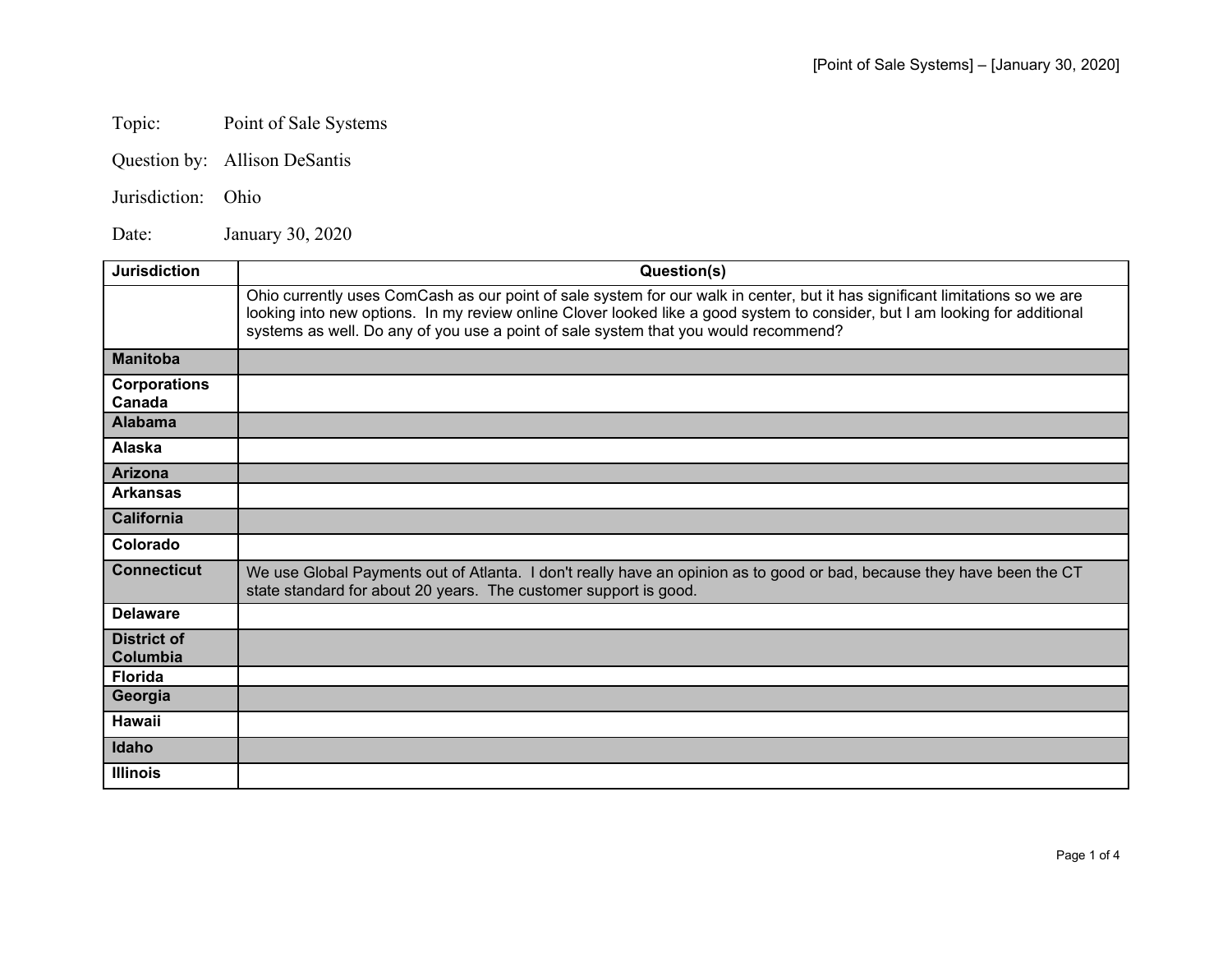| <b>Jurisdiction</b>               | Question(s)                                                                                                                                                                                                                                                                                                                                        |
|-----------------------------------|----------------------------------------------------------------------------------------------------------------------------------------------------------------------------------------------------------------------------------------------------------------------------------------------------------------------------------------------------|
|                                   | Ohio currently uses ComCash as our point of sale system for our walk in center, but it has significant limitations so we are<br>looking into new options. In my review online Clover looked like a good system to consider, but I am looking for additional<br>systems as well. Do any of you use a point of sale system that you would recommend? |
| <b>Indiana</b>                    | We use Value Payment System for our point of sales and they are also our payment vendor. I think our point of sales is fairly<br>basic, but my guess is that they would have other options.<br>I have good contacts for them if you are interested.                                                                                                |
| lowa                              |                                                                                                                                                                                                                                                                                                                                                    |
| <b>Kansas</b>                     |                                                                                                                                                                                                                                                                                                                                                    |
| Kentucky                          |                                                                                                                                                                                                                                                                                                                                                    |
|                                   |                                                                                                                                                                                                                                                                                                                                                    |
| Louisiana<br><b>Maine</b>         |                                                                                                                                                                                                                                                                                                                                                    |
| <b>Maryland</b>                   |                                                                                                                                                                                                                                                                                                                                                    |
| <b>Massachusetts</b>              |                                                                                                                                                                                                                                                                                                                                                    |
| Michigan                          |                                                                                                                                                                                                                                                                                                                                                    |
| <b>Minnesota</b>                  |                                                                                                                                                                                                                                                                                                                                                    |
| <b>Mississippi</b>                |                                                                                                                                                                                                                                                                                                                                                    |
| <b>Missouri</b>                   |                                                                                                                                                                                                                                                                                                                                                    |
|                                   |                                                                                                                                                                                                                                                                                                                                                    |
| <b>Montana</b><br><b>Nebraska</b> |                                                                                                                                                                                                                                                                                                                                                    |
| <b>Nevada</b>                     |                                                                                                                                                                                                                                                                                                                                                    |
|                                   |                                                                                                                                                                                                                                                                                                                                                    |
| <b>New Hampshire</b>              |                                                                                                                                                                                                                                                                                                                                                    |
| <b>New Jersey</b>                 |                                                                                                                                                                                                                                                                                                                                                    |
| <b>New Mexico</b>                 |                                                                                                                                                                                                                                                                                                                                                    |
| <b>New York</b>                   |                                                                                                                                                                                                                                                                                                                                                    |
|                                   |                                                                                                                                                                                                                                                                                                                                                    |
| <b>North Carolina</b>             |                                                                                                                                                                                                                                                                                                                                                    |
|                                   |                                                                                                                                                                                                                                                                                                                                                    |
| <b>North Dakota</b>               |                                                                                                                                                                                                                                                                                                                                                    |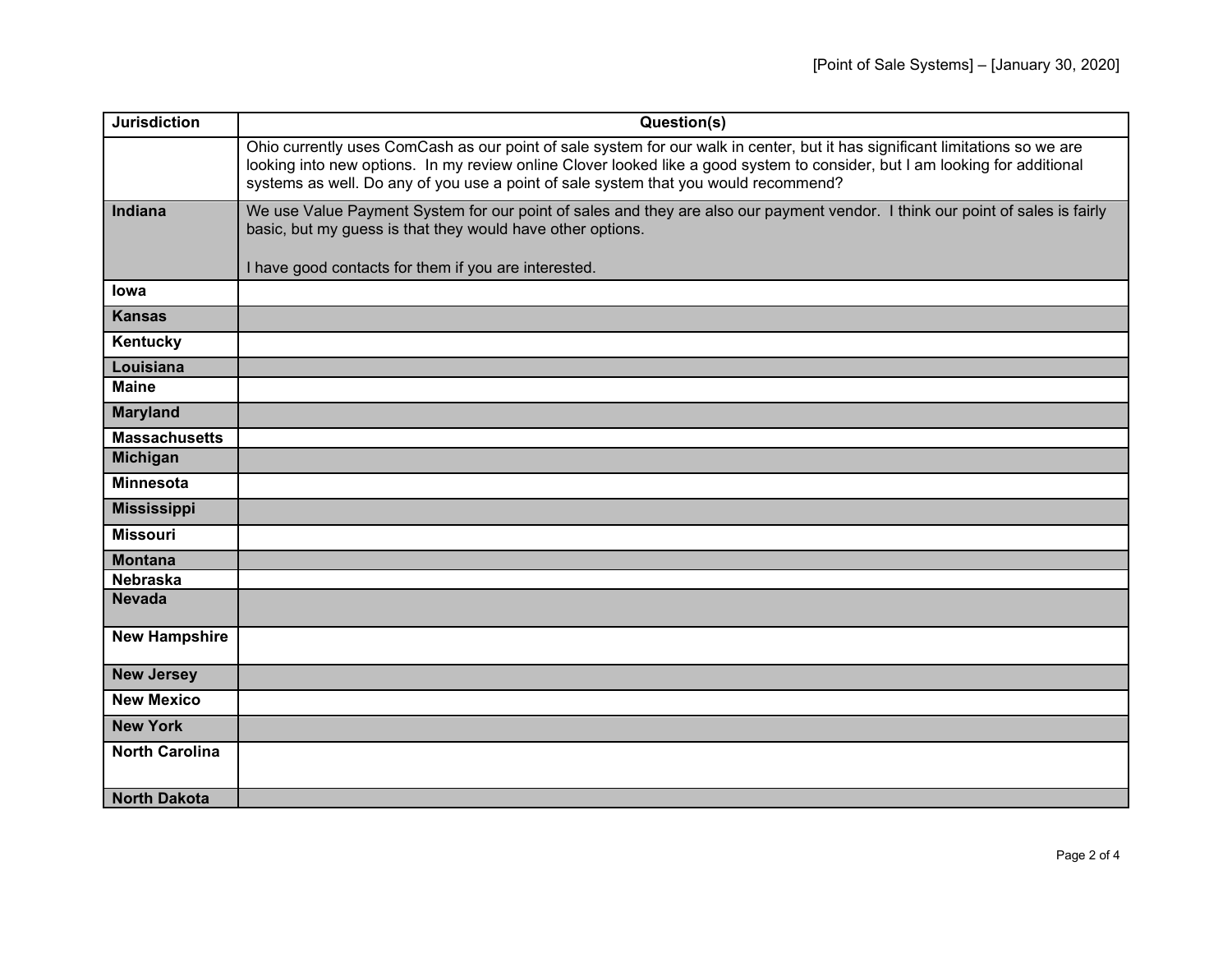| <b>Jurisdiction</b>   | Question(s)                                                                                                                                                                                                                                                                                                                                        |
|-----------------------|----------------------------------------------------------------------------------------------------------------------------------------------------------------------------------------------------------------------------------------------------------------------------------------------------------------------------------------------------|
|                       | Ohio currently uses ComCash as our point of sale system for our walk in center, but it has significant limitations so we are<br>looking into new options. In my review online Clover looked like a good system to consider, but I am looking for additional<br>systems as well. Do any of you use a point of sale system that you would recommend? |
| Ohio                  |                                                                                                                                                                                                                                                                                                                                                    |
| <b>Oklahoma</b>       |                                                                                                                                                                                                                                                                                                                                                    |
| Oregon                |                                                                                                                                                                                                                                                                                                                                                    |
| Pennsylvania          |                                                                                                                                                                                                                                                                                                                                                    |
| <b>Rhode Island</b>   |                                                                                                                                                                                                                                                                                                                                                    |
| <b>South Carolina</b> |                                                                                                                                                                                                                                                                                                                                                    |
| <b>South Dakota</b>   |                                                                                                                                                                                                                                                                                                                                                    |
| <b>Tennessee</b>      |                                                                                                                                                                                                                                                                                                                                                    |
| <b>Texas</b>          |                                                                                                                                                                                                                                                                                                                                                    |
| <b>Utah</b>           |                                                                                                                                                                                                                                                                                                                                                    |
| <b>Vermont</b>        |                                                                                                                                                                                                                                                                                                                                                    |
| Virginia              |                                                                                                                                                                                                                                                                                                                                                    |
| Washington            |                                                                                                                                                                                                                                                                                                                                                    |
| <b>West Virginia</b>  |                                                                                                                                                                                                                                                                                                                                                    |
| Wisconsin             |                                                                                                                                                                                                                                                                                                                                                    |
| <b>Wyoming</b>        |                                                                                                                                                                                                                                                                                                                                                    |

## **Additional comments:**

## **Full text of email:**

Good Morning -